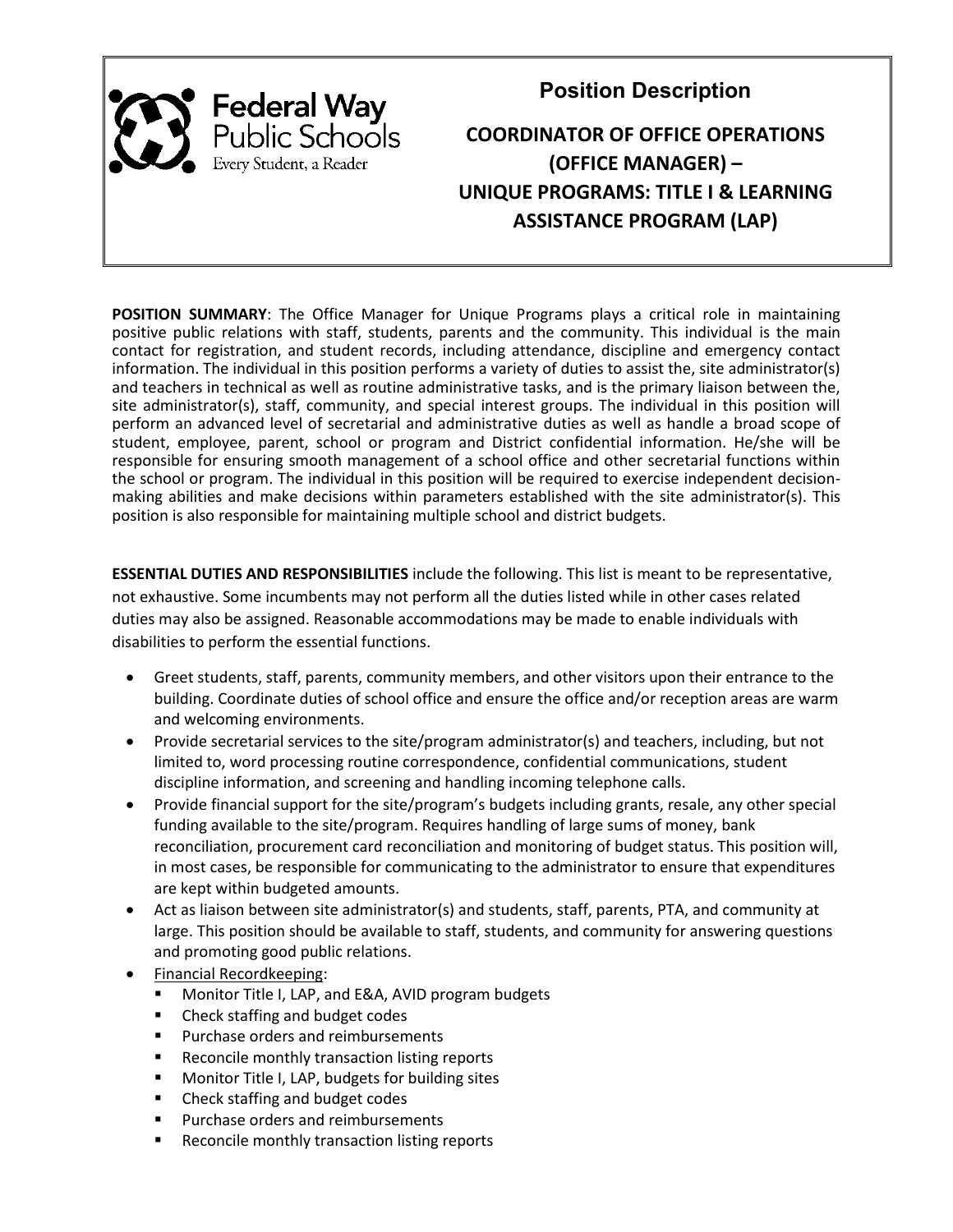## JOB DESCRIPTION: OFFICE MANAGER – UNIQUE PROGRAMS

- Complete Forms B annually on all budgets for finance office
- Program/Administrative Support:
- Monitor time and effort records for classified and certificated staff
- Order and distribute monthly Parent newsletter
- Coordinate annual PSESD parent conference
- Assist with private school requirements
- Assist with state and federal auditors
- Assist with year-end reports to OSPI
- Assist with annual iGrant application & revisions for Title & LAP
- Maintain asset inventory of items purposed for programs
- Coordinate program lending library books and videos
- Scribe at SAF Academies and other events as requested
- Coordinate program events: facilities, materials, and expenses
- Coordinate program staff travel: airfare, lodging, expenses
- McKinney-Vento Responsibilities:
	- Coordinate Transportation: Within district, district-to-district, HopeLink, mileage in lieu, bus tickets
	- Communication with McKinney eligible students, families, guardians, social workers
	- Monitor broker contract with HopeLink
	- Coordinate payment of invoices to providers and districts
	- Complete data collection and reports as needed for Puget Sound demonstration project
	- Maintain monthly contact with schools and complete monthly report containing:
	- Number/names of eligible students enrolled
	- Primary night time residence
	- Educational and school support services provided
	- Academic Achievement
	- Provide for comparable Title I services to eligible students
	- Books, fees, supplies, equipment
	- Education-related support service: tutorials, summer school, extended day

## **OTHER RESPONSIBLITIES:**

- Order and maintain supplies for site.
- Prepare posting and hiring paperwork for staff. This includes preparation, tracking and adjustments of human resource and/or payroll records.
- Coordinate and prepare appropriate communications such as reader board updates, automated call outs, newsletters, e-mails, calls to newspapers, flyers, surveys, digital flyer software, etc. to students, staff and community.
- Coordinate inventory of district equipment, textbooks, software, program supplies, etc. (if applicable).
- Provide conference registration and/or travel arrangements for administrators and staff.

## **REQUIRED QUALIFICATIONS:**

## **Education and Experience**

High school diploma or equivalent Three (3) years of increasingly responsible secretarial or administrative assistant experience

## **ADDITIONAL REQUIREMENTS:**

Microsoft WORD and EXCEL Positive evaluations Proficient knowledge of the District's current student information software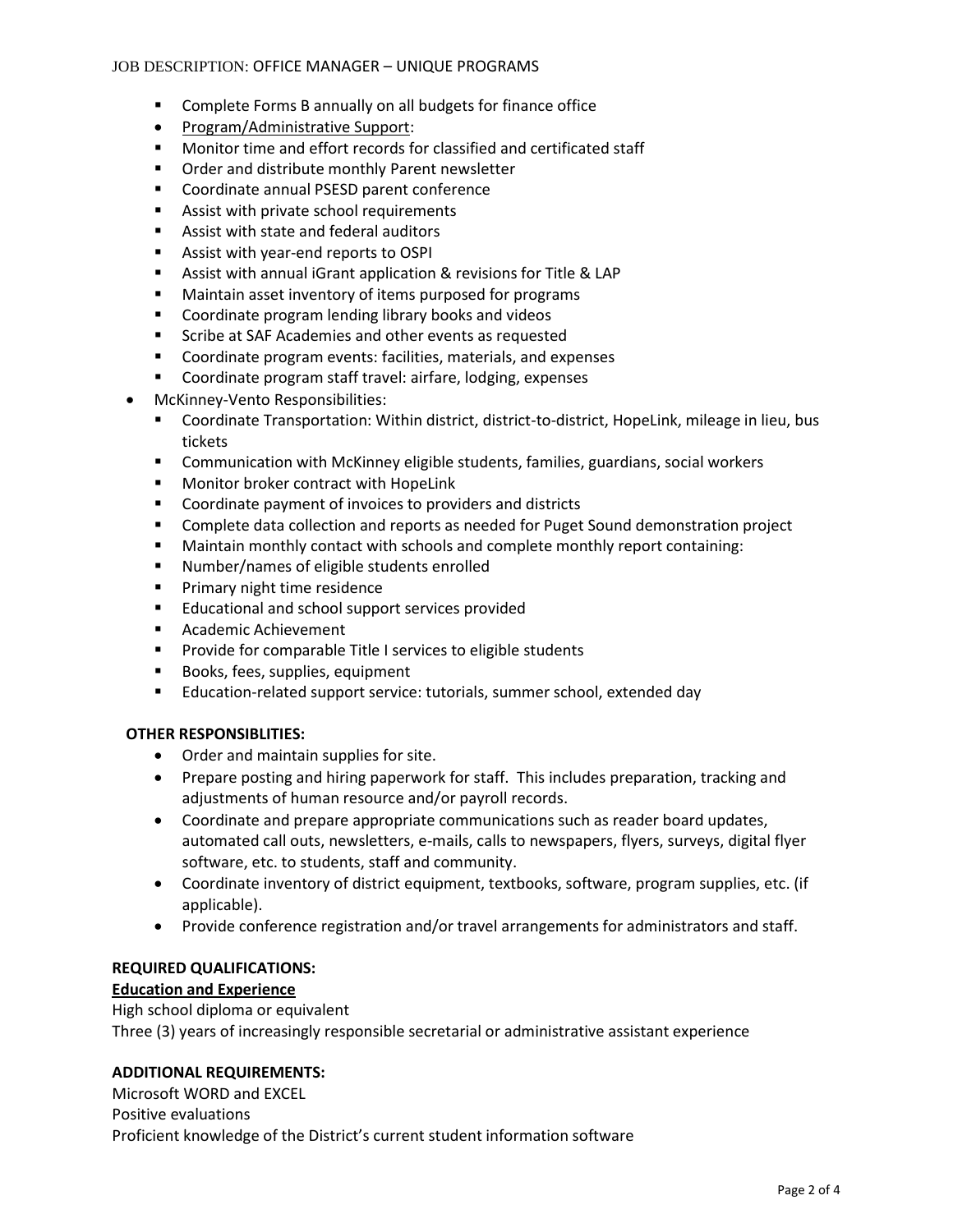## JOB DESCRIPTION: OFFICE MANAGER – UNIQUE PROGRAMS

## **PREFERRED QUALIFICATIONS:**

Knowledge of the District's current integrated accounting system

## **CONDITION OF EMPLOYMENT:**

Criminal background clearance Work scheduled hours on a consistent basis Valid Washington State Driver's License

### **KNOWLEDGE OF:**

School board policies and procedures Microsoft WORD and EXCEL Microsoft Publisher software Database Management

## **ABILITY TO:**

Organize and perform job responsibilities efficiently and independently without close supervision and able to pay strict attention to detail Demonstrate proficiency using an e-mail system Demonstrate basic knowledge of technology and willingness and ability to increase knowledge to proficiency Speak, read and follow written or verbal communications; able to proofread Exhibit proper telephone etiquette Practice effective safety and security within individual work routines Remain flexible; able to cope with frequent interruptions as part of a daily routine, to multi-task and shift priorities to meet required deadlines Develop and maintain positive customer relations with staff students, parents, and the public in a multicultural and multiracial community. Cope with and assist angry or distraught students, parents, and other community members Work collaboratively with District staff and promote teamwork with co-workers Practice ethical and professional standards of conduct including the requirements of confidentiality Abide by Federal Way Public Schools' Policies and Procedures Perform the essential functions of the job with or without reasonable accommodations

**PHYSICAL DEMANDS:** The physical demands described here are representative of those that must be met by an employee to successfully perform the essential functions of this job. Reasonable accommodations may be made to enable individuals with disabilities to perform the essential functions.

While performing the duties of this job, the employee will regularly stand and walk, bend neck and back, use hands for repetitive grasping and pushing/pulling. The employee will constantly be required to sit for extended periods of time and use a computer screen and keyboard. The employee may occasionally be required to squat, kneel, and use hands for fine manipulation, climb stairs/ladder, lift and reach overhead, and lift/carry. The employee must constantly lift/carry up to 5 pounds and must frequently lift /carry up to 10 pounds. The employee will occasionally lift/carry a maximum of 20 lbs. The employee is occasionally required to push/pull a maximum weight of 100 pounds.

**WORK ENVIRONMENT:** The work environment characteristics described here are representative of those an employee encounters while performing the essential functions of this job. Reasonable accommodations may be made to enable individuals with disabilities to perform the essential functions.

While performing the duties of this job, the employee regularly works in indoor conditions and regularly works near video display. The noise level in the work environment is usually moderate. The position